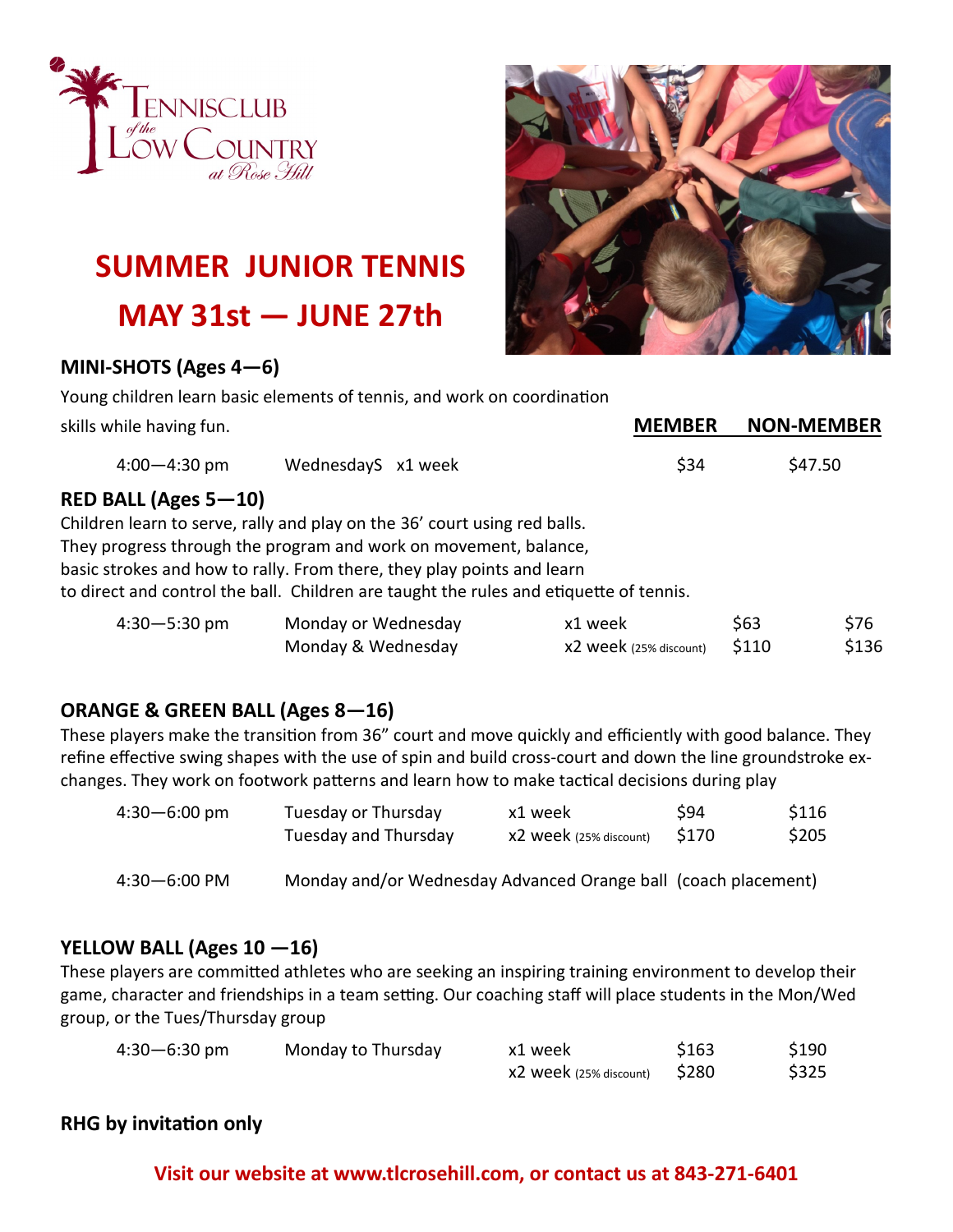

### **SUMMER JUNIOR TENNIS CAMPS**

## **JUNE 27 - JULY 1 JULY 5-8; 11-15; 18-22; 25-29**



### **RED BALL SUMMER CAMP (Ages 5—10)**

This week long camp will focus on tennis, but will include other fun activities and games to further develop children's eye/hand/ball co-ordination. Children learn to serve, rally and play on the 36' court using red balls. They progress through the program and work on movement, balance, basic strokes and how to rally. Children are taught the rules and etiquette of tennis.

|                |                           | <b>Member</b> | <b>Non-Member</b> |
|----------------|---------------------------|---------------|-------------------|
| $8:30 - N$ oon | Monday-Friday Summer Camp | \$200         | \$240             |

### **ORANGE AND GREEN BALL (Ages 8—16)**

These players make the transition from 36" court and move quickly and efficiently with good balance. They refine effective swing shapes with the use of spin and build cross-court and down the line groundstroke exchanges. They work on footwork patterns and learn how to make tactical decisions during play.

|            |               | <b>Member</b> | <b>Non-Member</b> |
|------------|---------------|---------------|-------------------|
| 8:30— Noon | Monday-Friday | \$220         | \$265             |

### **YELLOW BALL AND ROSE HILL GANG (Ages 10 —18)**

Yellow ball players are working to be proficient in all aspects of the game. Must be motivated to work on a wide range of skills – footwork, groundstrokes, shot selection etc., and have a proficient 1st and 2nd serve. These players are preparing for a smooth transition into the RHG.

Admittance into the Rose Hill Gang requires initial consultation with coaches, parents, and players. These tournament players are committed athletes who are seeking an inspiring training environment to develop tennis, character and friendships in a team setting.

|               |                                | <b>Member</b> | <b>Non-Member</b> |
|---------------|--------------------------------|---------------|-------------------|
| $4:00 - 6:00$ | Monday, Wednesday and Thursday | \$120         | \$140             |

**Visit our website at www.tlcrosehill.com, or contact us at 843-271-6401**